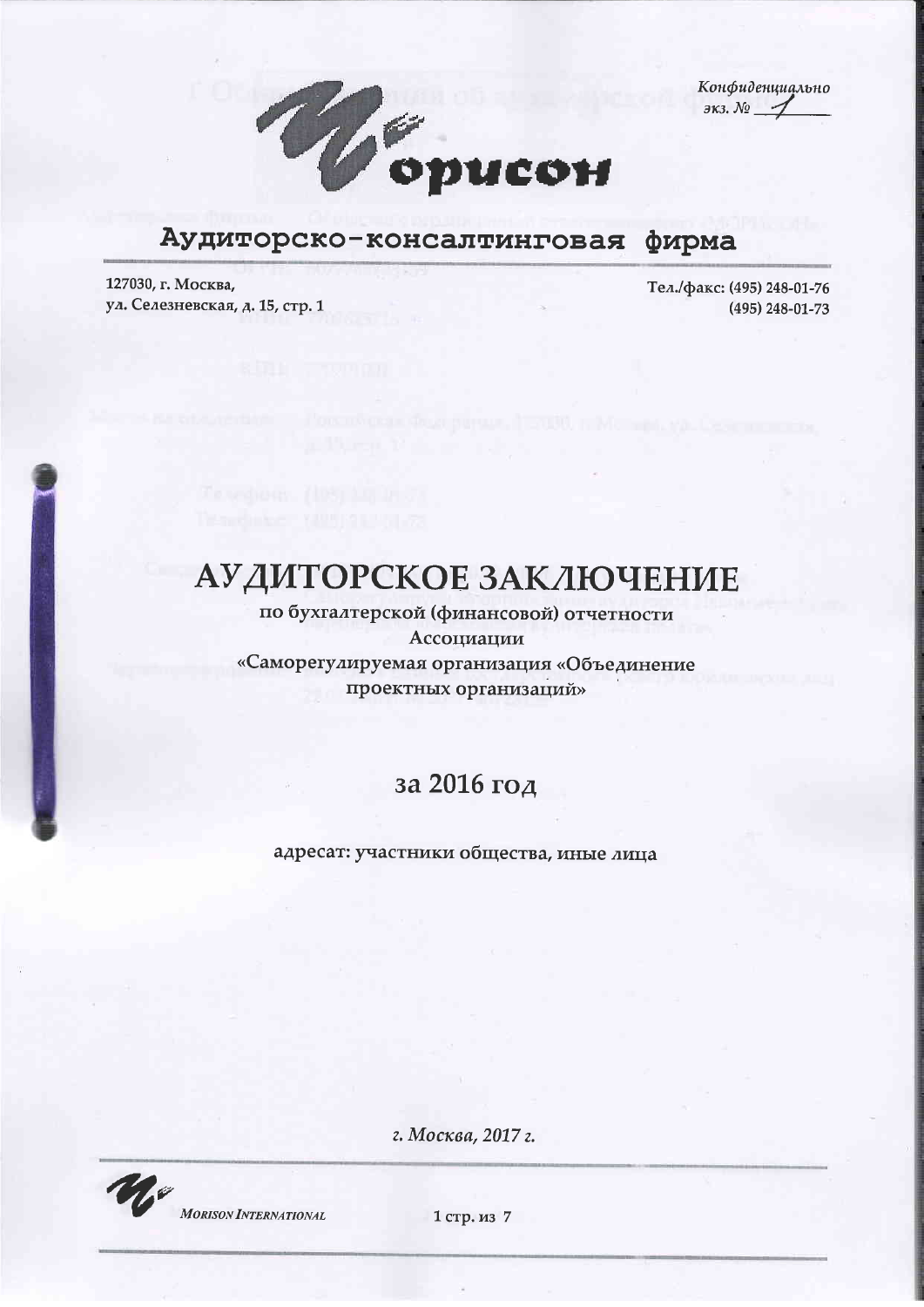# 1. Общие сведения об аудиторской фирме

| плиторская фирма: | Общество с ограниченной ответственностью «МОРИСОН»                                                                                                          |
|-------------------|-------------------------------------------------------------------------------------------------------------------------------------------------------------|
|                   | OFPH: 5077746723159                                                                                                                                         |
|                   |                                                                                                                                                             |
| MHH:              | 7707625715                                                                                                                                                  |
|                   |                                                                                                                                                             |
| $K\Pi\Pi$ :       | 770701001                                                                                                                                                   |
|                   |                                                                                                                                                             |
| Место нахождения: | Российская Федерация, 127030, г. Москва, ул. Селезневская,                                                                                                  |
|                   | д. 15, стр. 1<br>ka Millanannen in St                                                                                                                       |
| Телефон:          | $(495)$ 248-01-76                                                                                                                                           |
|                   | Телефакс: (495) 248-01-73                                                                                                                                   |
|                   |                                                                                                                                                             |
| Свидетельство:    | № 10803047005 от 30.12.2009г. о вступлении в члены<br>Саморегулируемой организации аудиторов Некоммерческого<br>партнерства «Московская аудиторская палата» |
|                   | Зарегистрировано: Внесено в Единый государственный реестр юридических лиц<br>27.04.2007r. Nº 5077746723159                                                  |
|                   |                                                                                                                                                             |

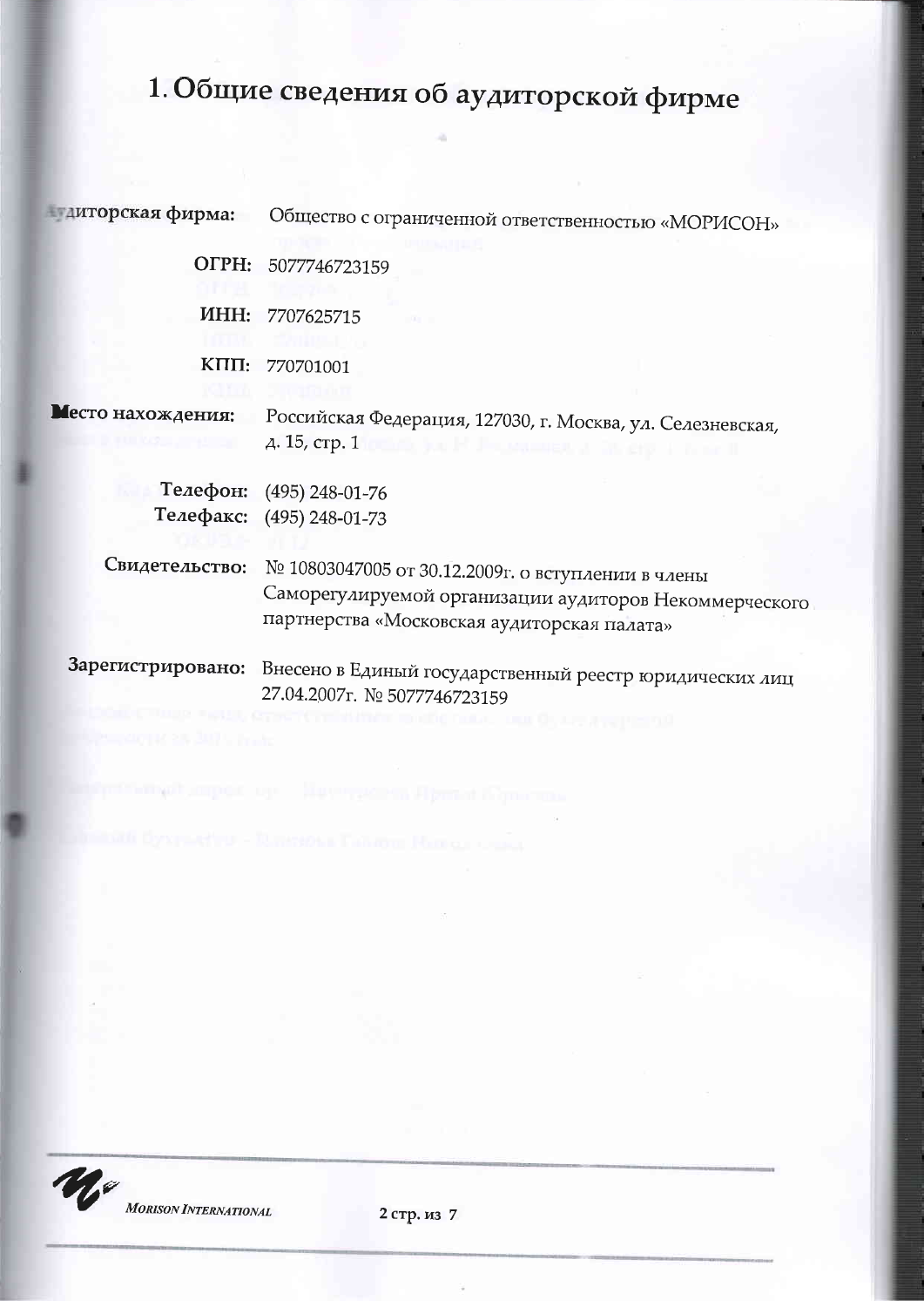# 2. Общие сведения об аудируемом лице

Наименование: Ассоциация «Саморегулируемая организация «Объединение проектных организаций»

OFPH: 1097799011573

**ИНН:** 7701054303

KIII: 770101001

Место нахождения: 105066, г. Москва, ул. Н. Басманная, д. 28, стр. 1, пом. 8

Код по ОКПО: 62175520

ОКВЭД: 91.12

Должностные лица, ответственные за составление бухгалтерской отчетности за 2016 год:

Генеральный директор - Неустроева Ирина Юрьевна

Главный бухгалтер - Клинова Галина Николаевна

MORISON INTERNATIONAL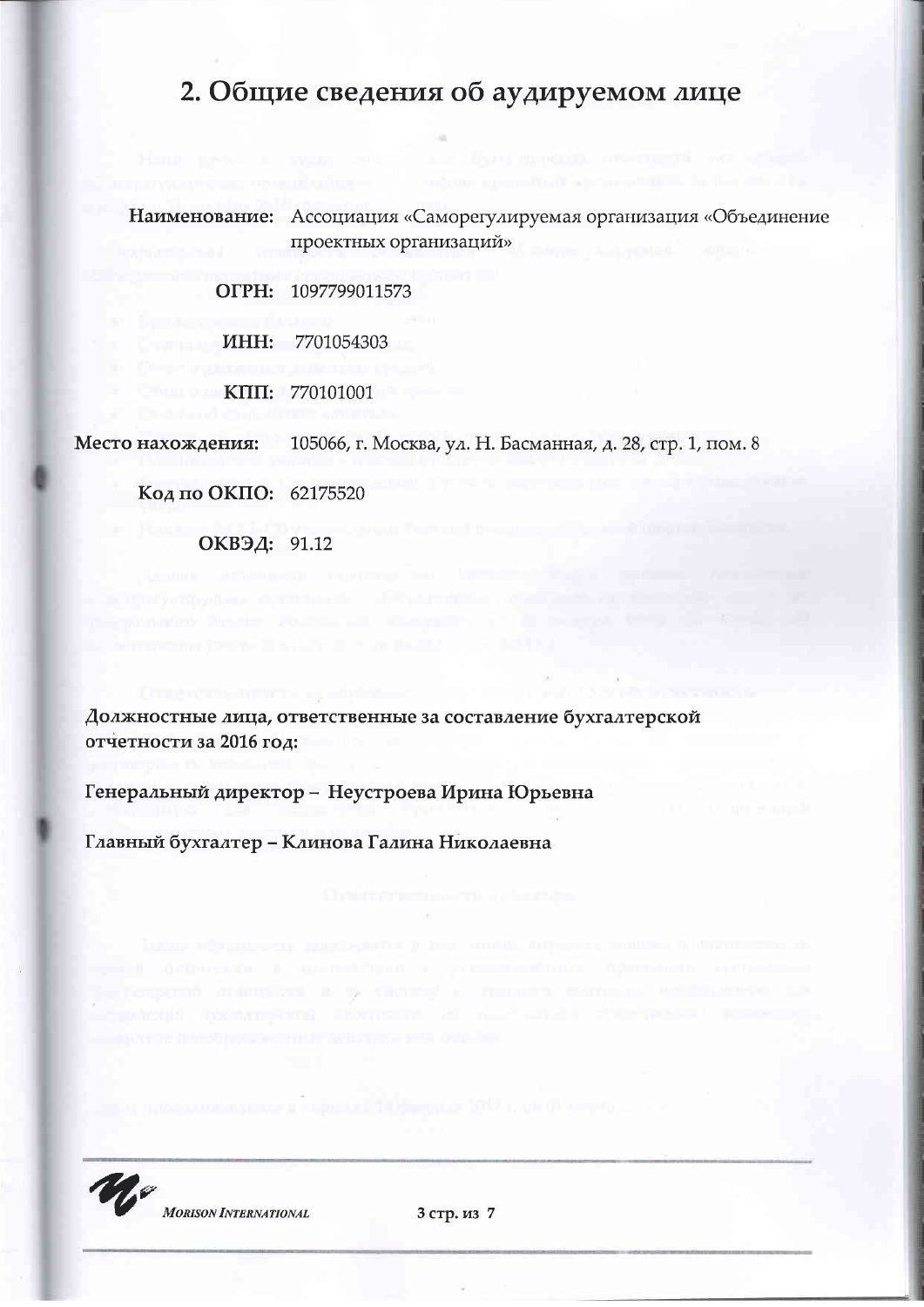# 3. Вводная часть

Нами проведен аудит прилагаемой бухгалтерской отчетности Ассоциации «Саморегулируемая организация «Объединение проектных организаций» за период с 01 января по 31 декабря 2016 года включительно.

Бухгалтерская отчетность Ассоциации «Саморегулируемая организация «Объединение проектных организаций» состоит из:

- Бухгалтерского баланса;
- Отчета о финансовых результатах;
- Отчет о движении денежных средств;
- Отчет о целевом использовании средств;
- Отчета об изменениях капитала;
- Пояснений к бухгалтерскому балансу и отчету о финансовых результатах;
- Пояснительной записки к годовой бухгалтерской отчетности за 2016 г.;
- Приказа № 1-Б Об утверждении Учетной политики для целей бухгалтерского учета;
- Приказа № 2-Б Об утверждении Учетной политики для целей налогообложения.

Данная отчетность подготовлена Исполнительным органом Ассоциации «Саморегулируемая организация «Объединение проектных организаций» исходя из Федерального закона Российской Федерации от 21 ноября 1996г. № 129-ФЗ «О бухгалтерском учете» (с изменениями на 28 ноября 2011 г.)

#### Ответственность аудируемого лица за бухгалтерскую отчетность

Руководство аудируемого лица несет ответственность за составление и достоверность указанной бухгалтерской отчетности в соответствии с установленными правилами составления бухгалтерской отчетности и за систему внутреннего контроля, необходимую для составления бухгалтерской отчетности, He содержащей недобросовестных действий или ошибок.

#### Ответственность аудитора

Наша обязанность заключается в том, чтобы выразить мнение о достоверности данной отчетности в соответствии с установленными правилами составления бухгалтерской отчетности и за систему внутреннего контроля, необходимую для составления бухгалтерской отчетности, не содержащей существенных искажений вследствие недобросовестных действий или ошибок.

Аудит проводился нами в период с 14 февраля 2017 г. по 01 марта 2017 г.

MORISON INTERNATIONAL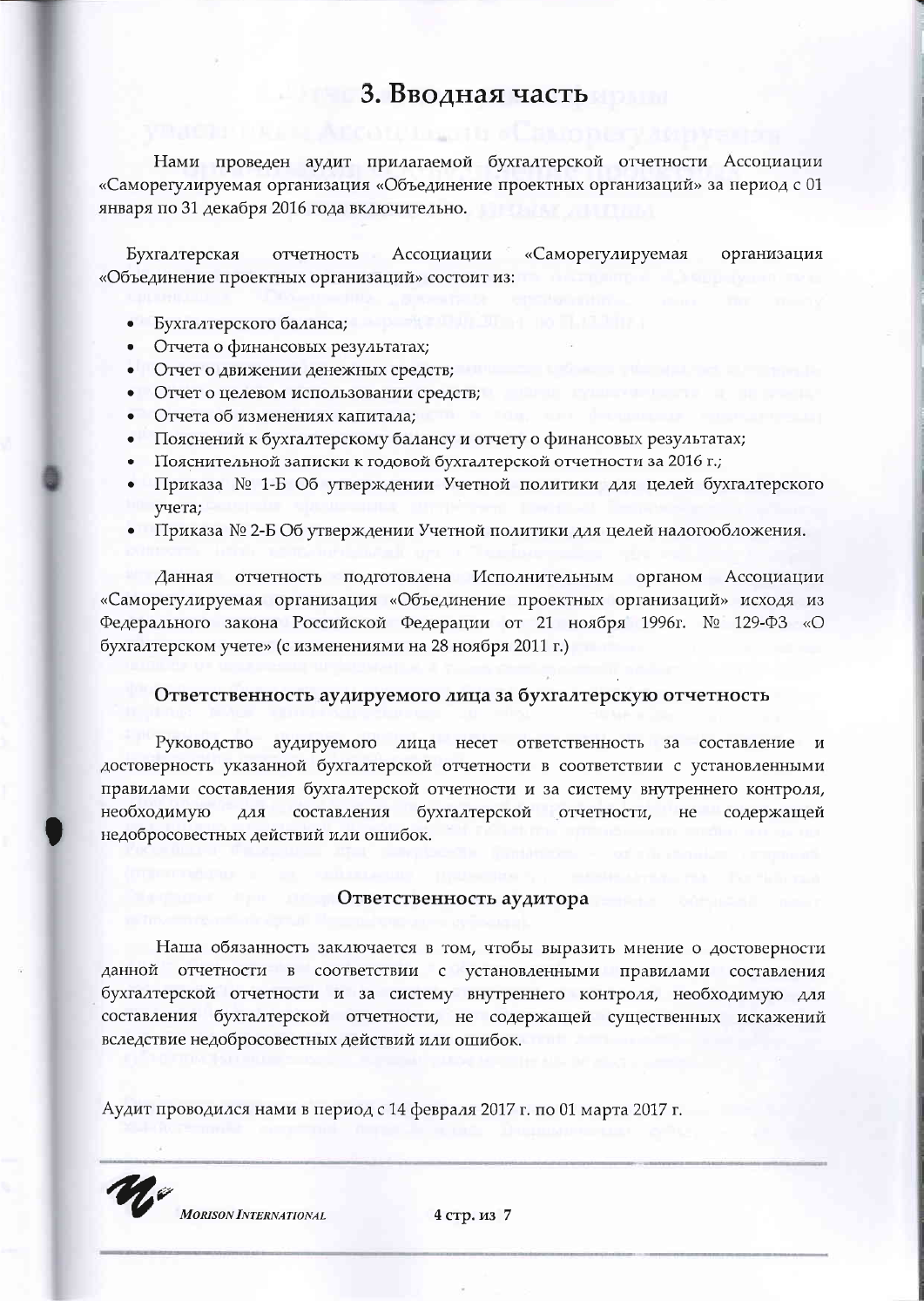# 4. Отчет аудиторской фирмы участникам Ассоциации «Саморегулируемая организация «Объединение проектных организаций», иным лицам

- 1. Нами проведен аудит бухгалтерской отчетности Ассоциации «Саморегулируемая организация «Объединение проектных организаций», далее  $\Pi{\rm O}$ тексту Экономического субъекта, за период с 01.01.2016 г. по 31.12.2016 г.
- 2. При планировании объема аудита Экономического субъекта учитывалось выполнение процедур аудита исходя из приемлемого уровня существенности и получения пользователем разумной уверенности в том, что финансовая (бухгалтерская) отчетность не содержит существенных искажений.
- 3. В процессе проведения аудита отчетности, указанной в параграфе 1 настоящей части, нами рассмотрена организация внутреннего контроля Экономического субъекта (ответственность за организацию и состояние внутреннего контроля, согласно уставу общества, несет исполнительный орган Экономического субъекта). Под системой внутреннего контроля мы подразумеваем совокупность организационных мер, методики процедур, используемых руководством аудируемого лица в качестве средств для упорядоченного и эффективного ведения финансово-хозяйственной деятельности, обеспечения сохранности активов, выявления, исправления и предотвращения ошибок от искажения информации, а также своевременной подготовки достоверной финансовой (бухгалтерской) отчетности. Бухгалтерский учет в течение проверяемого периода велся автоматизированным способом с применением бухгалтерской программы. Мы оценили уровень надежности системы внутреннего контроля в проверяемом периоде как очень хороший.
- 4. При проведении аудита отчетности, указанной в параграфе 1 настоящей части, нами рассмотрено соблюдение Экономическим субъектом применимого законодательства Российской Федерации при совершении финансово - хозяйственных операций соблюдение применимого законодательства Российской (ответственность  $3a$ Федерации при совершении финансово - хозяйственных операций несет исполнительный орган Экономического субъекта).
- 5. Аудит был проведен выборочно в объеме, необходимом для подтверждения достоверности годовой бухгалтерской отчетности, составленной без существенных искажений. Цель проведенного нами аудита бухгалтерской отчетности не состояла в том, чтобы выразить мнение о полном соответствии деятельности Экономическим субъектом законодательству, поэтому такое мнение мы не высказываем.
- 6. Результаты проведенной нами проверки показывают, что проверенные финансово хозяйственные операции осуществлялись Экономическим субъектом, во всех

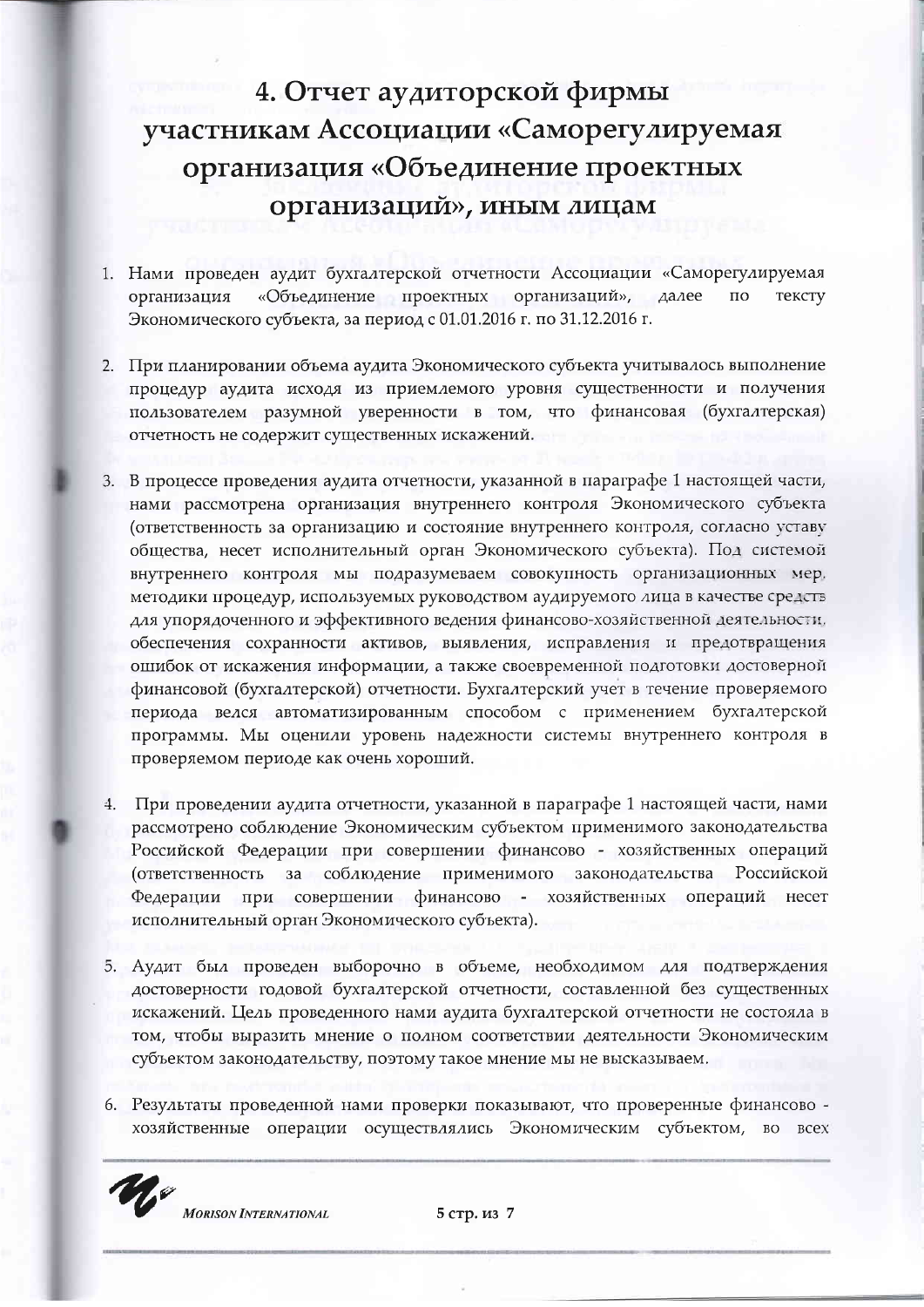существенных отношениях, в соответствии с указанным в предыдущем параграфе настоящей части законодательством.

## Заключение аудиторской фирмы 5. участникам Ассоциации «Саморегулируемая организация «Объединение проектных организаций», иным лицам

Нами проведен аудит прилагаемой бухгалтерской отчетности Ассоциации «Саморегулируемая организация «Объединение проектных организаций» (далее «Экономического субъекта») за период с 01.01.2016 г. по 31.12.2016 г. Данная отчетность подготовлена исполнительным органом Экономического субъекта исходя из требований Федерального Закона РФ «О бухгалтерском учете» от 21 ноября 1996 г. № 129-ФЗ и других нормативных актов, которые регулируют ведение бухгалтерского учета и подготовку отчетности в Российской Федерации.

### Ответственность аудируемого лица за бухгалтерскую отчетность.

Руководство аудируемого лица несет ответственность за составление и достоверность бухгалтерской отчетности в соответствии с установленными правилами составления бухгалтерской отчетности и за систему внутреннего контроля, необходимую для составления бухгалтерской отчетности, не содержащей существенных искажений вследствие недобросовестных действий или ошибок.

#### Ответственность аудитора.

Наша ответственность заключается в выражении мнения о достоверности бухгалтерской отчетности на основе проведенного нами аудита.

Мы провели аудит в соответствии с Международными стандартами аудита (МСА). Данные стандарты требуют соблюдения применимых этических норм, а также планирования и проведения аудита таким образом, чтобы получить достаточную уверенность в том, что бухгалтерская отчетность не содержит существенных искажений. Мы являемся независимыми по отношению к аудируемому лицу в соответствии с Правилами независимости аудиторов и аудиторских организаций и Кодексом профессиональной этики аудиторов, соответствующими Кодексу этики профессиональных бухгалтеров, разработанному Советом  $\overline{a}$ международным стандартам этики для профессиональных бухгалтеров, и нами выполнены прочие иные обязанности в соответствии с этими требованиями профессиональной этики. Мы полагаем, что полученные нами аудиторские доказательства являются достаточными и надлежащими, чтобы служить основанием для выражения нашего мнения.